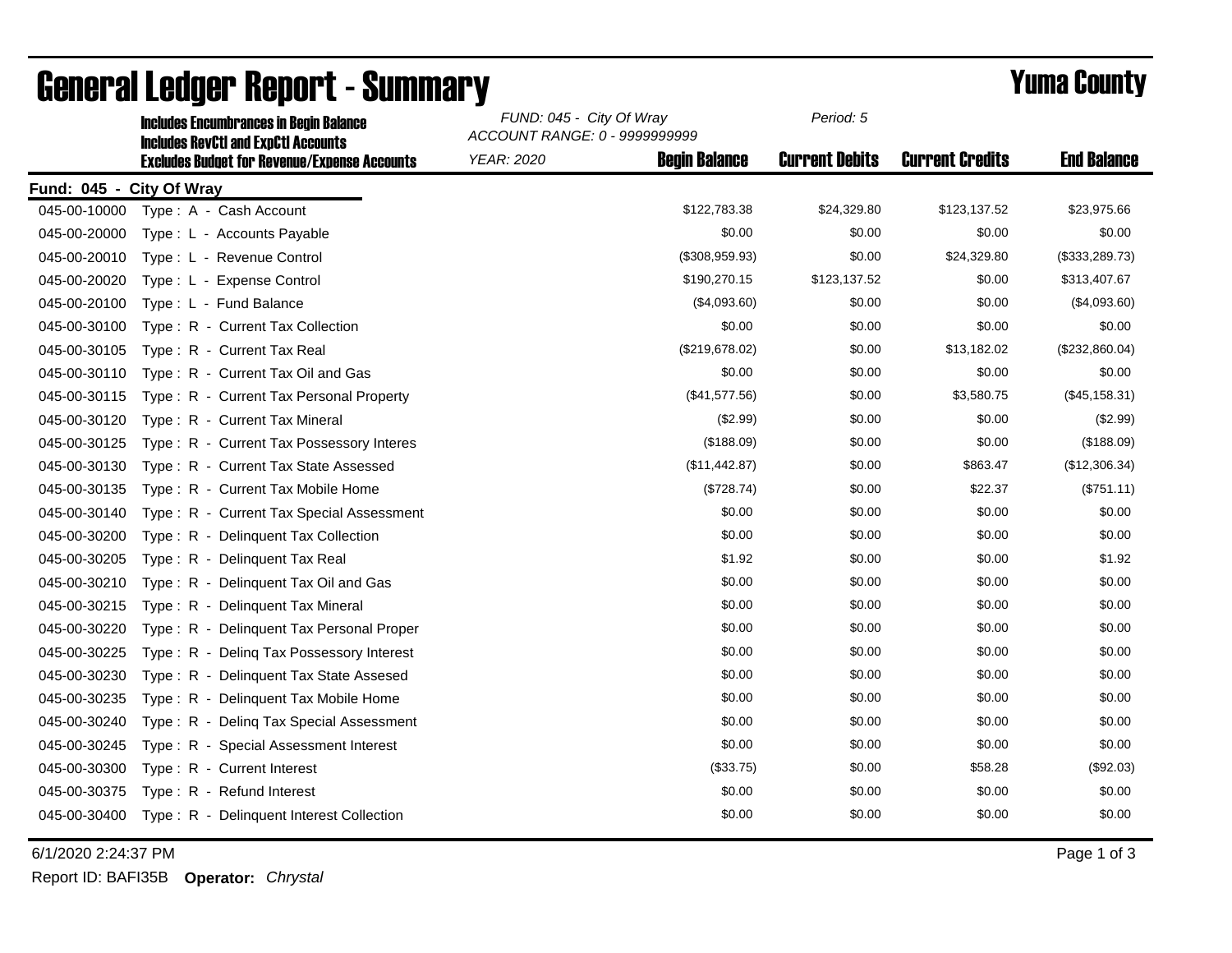| <b>Includes Encumbrances in Begin Balance</b><br><b>Includes RevCtI and ExpCtI Accounts</b> |                                            | FUND: 045 - City Of Wray<br>ACCOUNT RANGE: 0 - 9999999999 |                       |                                  |                    |
|---------------------------------------------------------------------------------------------|--------------------------------------------|-----------------------------------------------------------|-----------------------|----------------------------------|--------------------|
| <b>Excludes Budget for Revenue/Expense Accounts</b>                                         | YEAR: 2020                                 | <b>Begin Balance</b>                                      | <b>Current Debits</b> | <b>Current Credits</b>           | <b>End Balance</b> |
| Fund: 045 - City Of Wray                                                                    |                                            |                                                           |                       |                                  |                    |
| Type: R - Miscellaneous Collections<br>045-00-30500                                         |                                            | \$0.00                                                    | \$0.00                | \$0.00                           | \$0.00             |
| 045-00-32100<br>Type: R - Transfers In                                                      |                                            | (\$17,064.72)                                             | \$0.00                | \$2,303.14                       | (\$19,367.86)      |
| 045-00-33000<br>$Type: R - Auto Tax B Collection$                                           |                                            | (\$11,479.68)                                             | \$0.00                | \$2,456.80                       | (\$13,936.48)      |
| 045-00-33100<br>Type: $R -$ Auto Tax A & F Collection                                       |                                            | (\$3,660.71)                                              | \$0.00                | \$1,119.13                       | (\$4,779.84)       |
| 045-00-33400<br>Type: R - M.V. Additional                                                   |                                            | (\$2,889.45)                                              | \$0.00                | \$743.84                         | (\$3,633.29)       |
| 045-00-33409<br>Type: R - Weed and Clean Up Control                                         |                                            | (\$215.27)                                                | \$0.00                | \$0.00                           | (\$215.27)         |
| 045-00-49100<br>Type: X - Treasurer Fees                                                    |                                            | \$5,492.59                                                | \$354.14              | \$0.00                           | \$5,846.73         |
| 045-00-49401<br>Type: X - Transfer Out                                                      |                                            | \$0.00                                                    | \$0.00                | \$0.00                           | \$0.00             |
| Type: X - Checks Written / ACH Transfer<br>045-00-49500                                     |                                            | \$184,777.56                                              | \$122,783.38          | \$0.00                           | \$307,560.94       |
|                                                                                             | Fund: 045 - City Of Wray                   | (\$118,689.78)<br>Totals :                                | \$270,604.84          | \$171,797.12                     | (\$19,882.06)      |
|                                                                                             | <b>Total Fund Revenues:</b><br>\$24,329.80 | <b>Total Fund Expenses:</b>                               | \$123,137.52          | <b>Net Revenue Over Expense:</b> | (\$98,807.72)      |

## General Ledger Report - Summary **Example 2018** Yuma County